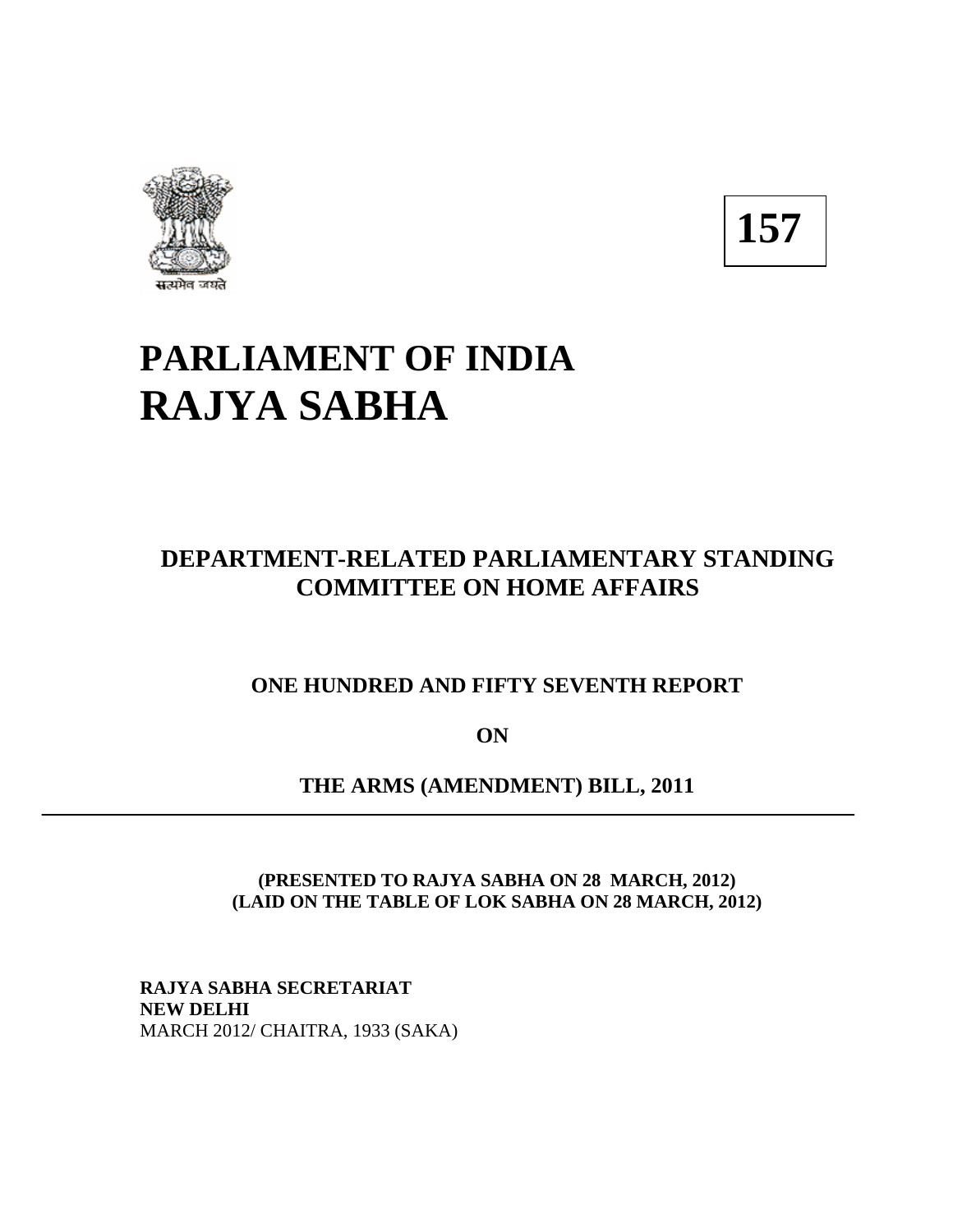# **PARLIAMENT OF INDIA RAJYA SABHA**

# **DEPARTMENT-RELATED PARLIAMENTARY STANDING COMMITTEE ON HOME AFFAIRS**

**ONE HUNDRED AND FIFTY SEVENTH REPORT** 

**ON** 

**THE ARMS (AMENDMENT) BILL, 2011** 

#### **(PRESENTED TO RAJYA SABHA ON 28 MARCH, 2012) (LAID ON THE TABLE OF LOK SABHA ON 28 MARCH, 2012)**



#### **RAJYA SABHA SECRETARIAT NEW DELHI**

MARCH 2012/ CHAITRA, 1933 (SAKA)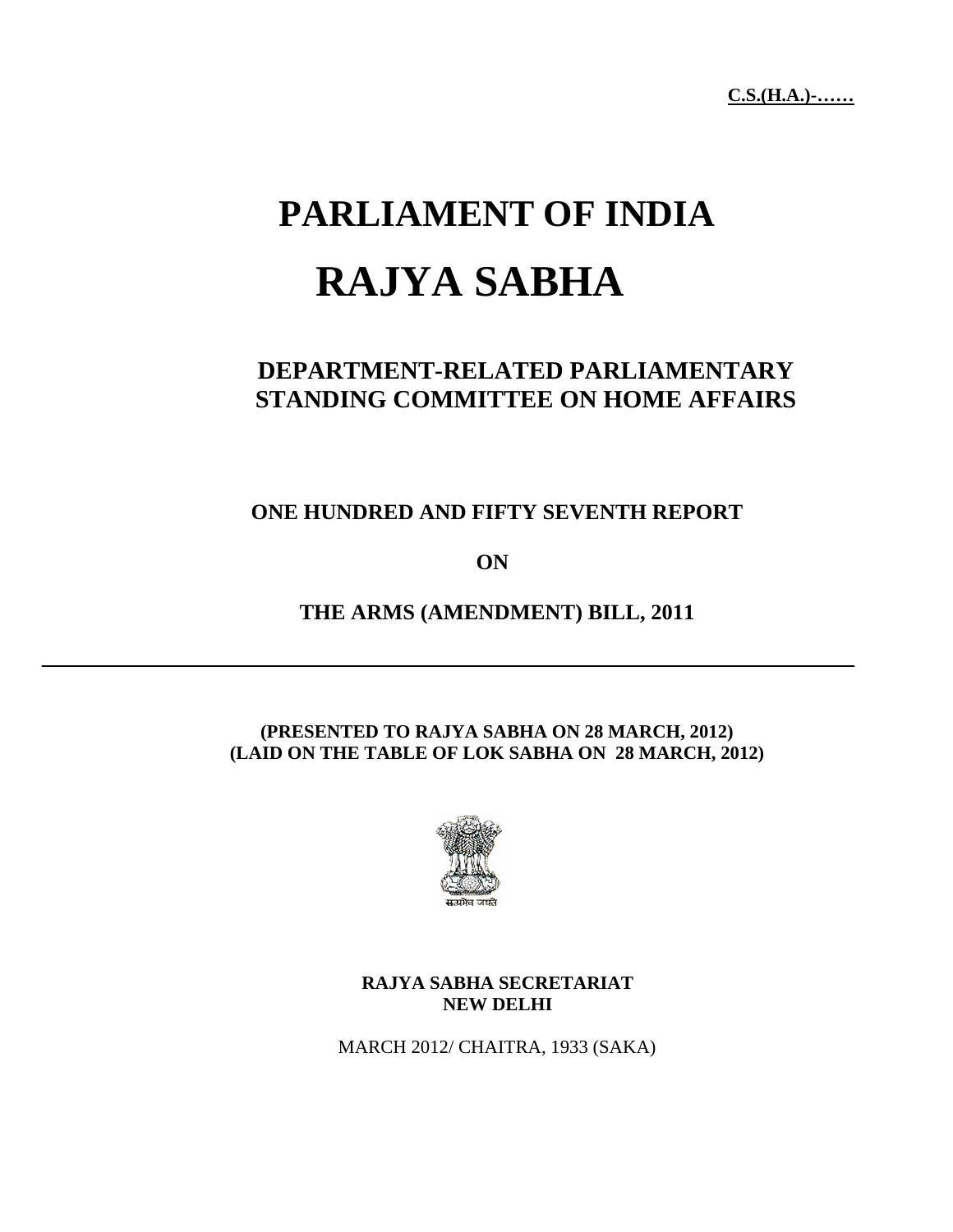#### **C O N T E N T S**

|                                           | <b>PAGES</b> |
|-------------------------------------------|--------------|
| <b>COMPOSITION OF THE COMMITTEE</b>       | (i)          |
| <b>PREFACE</b>                            | (ii)         |
| <b>REPORT</b>                             | $1 - 7$      |
| RELEVANT MINUTES OF MEETINGS OF COMMITTEE |              |
| <b>ANNEXURES:</b>                         | .            |
| The Arms (Amendment) Bill, 2011           |              |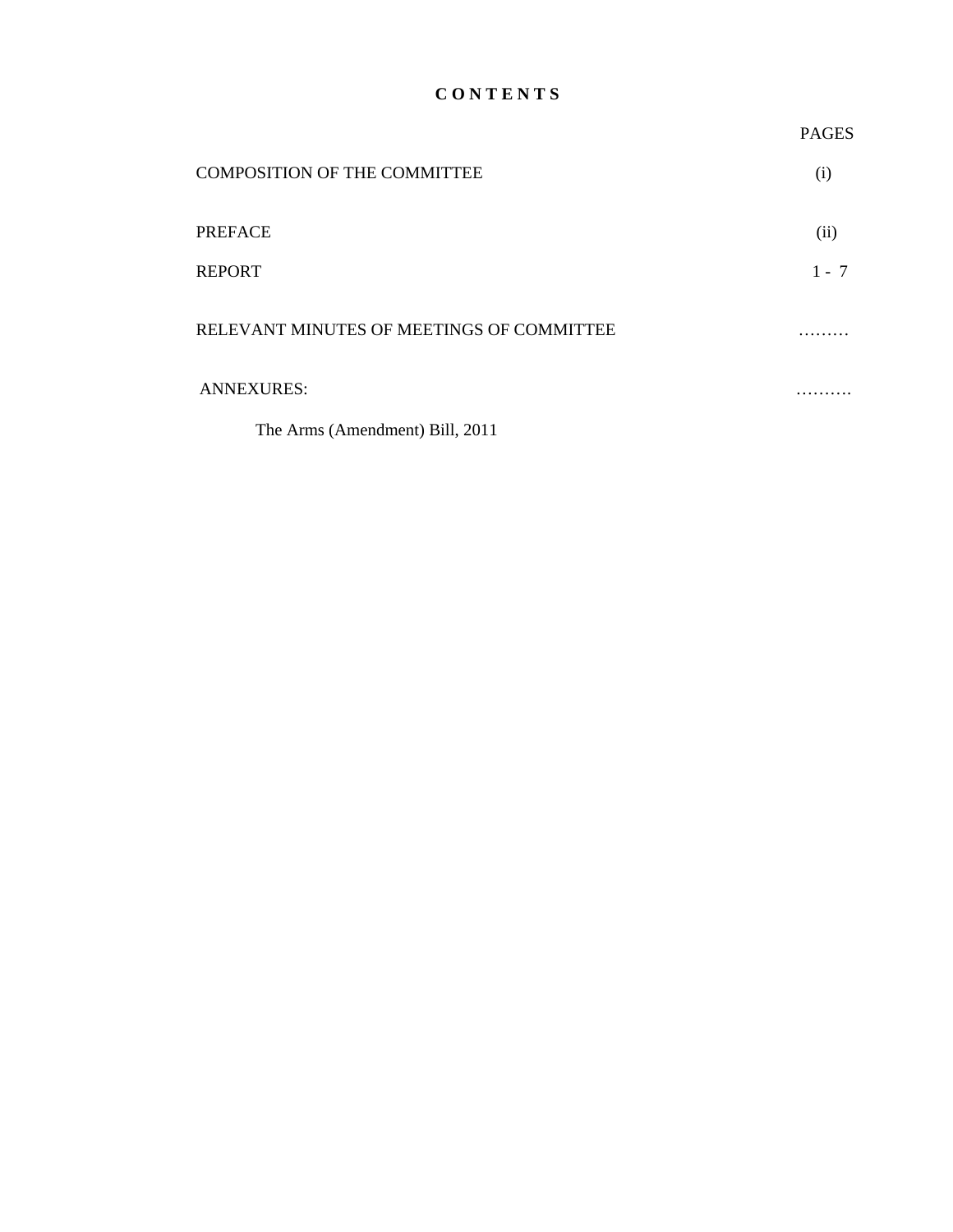#### **Department-related Parliamentary Standing Committee on Home Affairs (re-constituted w.e.f. 31st August, 2011)**

#### **Rajya Sabha**

- 1. Shri M. Venkaiah Naidu Chairman
- 2. Shri Rishang Keishing
- 3. Dr. N. Janardhana Reddy
- 4. Shri S.S. Ahluwalia
- 5. Shri Naresh Chandra Agrawal
- 6. Shri Prasanta Chatterjee
- 7. Shri Tariq Anwar
- 8. Dr. V. Maitreyan
- 9. Shri D. Raja
- 10. Shri Javed Akhtar

#### **Lok Sabha**

- 11. Shri L.K. Advani
- 12. Shri Sansuma Khunggur Bwiswmuthiary
- 13. Shri Khagen Das
- 14. Dr. Kakali Ghosh Dastidar
- 15. Shri Ramen Deka
- 16. Shri Lagadapati Raja Gopal
- 17. Shri Mohammad Asrarul Haque
- 18. Shri Naveen Jindal
- 19. Shri Jitender Singh Malik
- 20. Shri Babulal Marandi
- 21. Shri Baijayant Panda
- 22. Shri Lalubhai B. Patel
- 23. Shri Natubhai Gomanbhai Patel
- 24. Dr. Nilesh N. Rane
- 25. Shri Navjot Singh Siddhu<sup>[#](#page-3-0)</sup>
- 26. Shri Adhi Sankar
- 27. Shri Hamdullah Sayeed
- 28. Shri Neeraj Shekhar
- 29. Shri Ravneet Singh
- 30. Shri Harsh Vardhan
- 31. Shri Dinesh Chandra Yadav

#### **SECRETARIAT**

1

Shri P.P.K. Ramacharyulu, Joint Secretary Shri D.K. Mishra, Joint Director Shri Bhupendra Bhaskar, Assistant Director Shri Sanjeev Khokhar, Committee Officer Shri Anurag Ranjan, Committee Officer

<span id="page-3-0"></span><sup>#</sup> Shri Navjot Singh Siddhu nominated w.e.f. 3 January 2012 *vice* Shri Bishnu Pada Ray who was nominated to the Committee on Rural Development.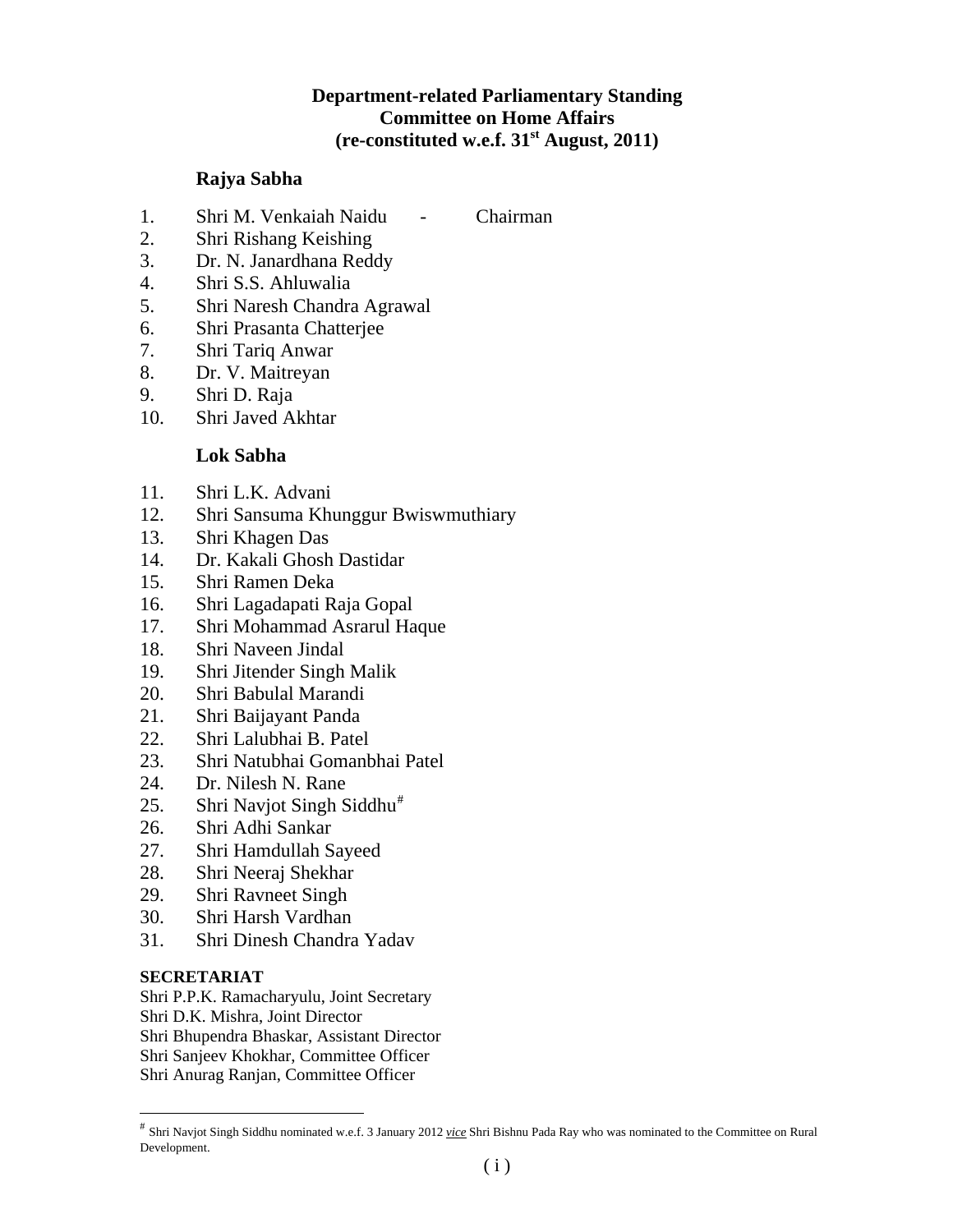#### **PREFACE**

 I, the Chairman of the Department-related Parliamentary Standing Committee on Home Affairs, having been authorized by the Committee to submit the Report on its behalf, do hereby present this One Hundred and Fifty-seventh Report on the Arms (Amendment) Bill, 2011.

2. In pursuance of the rules relating to the Department-related Parliamentary Standing Committees, the Chairman, Rajya Sabha, referred<sup>\*</sup> the Arms (Amendment) Bill, 2011 **(Annexure-1)** as introduced on  $12<sup>th</sup>$  December, 2011 in the Rajya Sabha and pending therein, to the Committee on  $13<sup>th</sup>$  January, 2012, for examination and report by  $31<sup>st</sup>$  March, 2012.

3. The Bill seeks to amend sub-section 3 of Section 27 of the Arms Act, 1959 by substituting the words "shall be punishable with death", with the words "shall be punishable with death or imprisonment for life and shall also be liable to fine" in the said sub-section.

4. The Committee considered the Arms (Amendment) Bill, 2011 in its sitting held on  $6<sup>th</sup>$ February, 2012, and also heard the presentation of the representatives of the Ministry of Home Affairs on the Bill. As per practice, senior officers of the Legislative Department and the Department of Legal Affairs were also present in that sitting to respond to the queries of the Members.

5. The Committee in its sitting held on  $13<sup>th</sup>$  March, 2012 considered an adopted this Report.

6. The report is based on the following documents:-

- (i) The Arms (Amendment) Bill, 2011;
- (ii) Detailed background Note on the Bill as received from the Ministry of Home Affairs;
- (iii) The Arms Act, 1959;
- (iv) Oral evidence tendered by the representatives of Ministry of Home Affairs, Law and Justice; and
- (v) Replies received from the Ministry of Home Affairs on the queries raised by the Members.

7. For facility of reference and convenience, observations and recommendations of the Committee have been printed in bold letters in the body of the Report.

 $13<sup>th</sup>$  March, 2012 New Delhi

 $\overline{a}$ 

**M. Venkaiah Naidu Chairman** Department-related Parliamentary Standing Committee on Home Affairs

<span id="page-4-0"></span><sup>♣</sup> vide Rajya Sabha Parliamentary Bulletin Part II No. 49211 dated 16th January, 2012.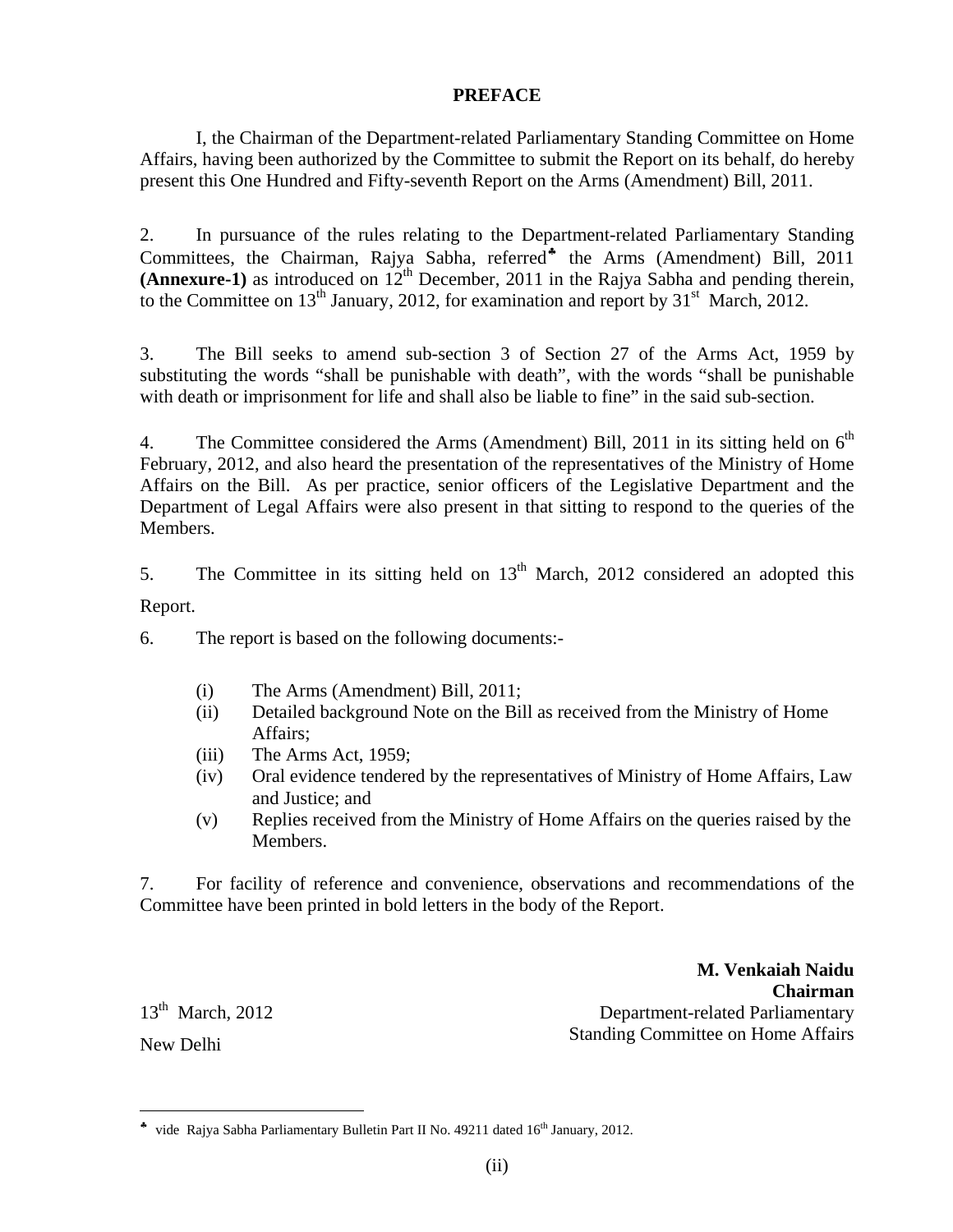#### **REPORT**

#### **INTRODUCTION**

1.1 According to the background note furnished by the Ministry of Home Affairs, the Arms Act, 1959 and the Arms Rules, 1962 contain provisions regarding acquisition, possession, manufacture, sale, import, export and transfer of arms and ammunition. The Act also provides, inter-alia, for the grant of various types of licences, powers and procedures, production of licence, arrest of persons, punishment for using arms etc.

1.2 According to the Statement of Objects and Reasons of the Arms (Amendment) Bill, 2011, existing provisions contained in section 7 of the Arms Act, 1959, *inter alia*, prohibits acquisition or possession, or of manufacture or sale, of prohibited arms or prohibited ammunition unless one has been specially authorised by the Central Government in this regard. It further mentions that Sub-section (*3*) of Section 27 of the Arms Act, 1959 provides that whoever uses any prohibited arms or prohibited ammunition or does any act in contravention of Section 7 and such use or act results in the death of any other person, shall be punishable with death. Therefore, the provisions contained in sub-section (*3*) of aforesaid section 27 of the Arms Act, 1959 provides imposition of mandatory sentence of death.

1.3 The Arms (Amendment) Bill, 2011 seeks to amend sub-section 3 of Section 27 of the Arms Act, 1959 by substituting the words "shall be punishable with death", with the words "shall be punishable with death or imprisonment for life and shall also be liable to fine" in the said sub-section.

1.4 The Statement of Objects and Reasons further reads as under:

*"The constitutional validity of sub-section (3) of aforesaid section 27 of the Arms Act, 1959 has been challenged before the Hon'ble Supreme Court in the State of Punjab vs. Dalbir Singh (Criminal Appeal No. 117 of 2006) and is pending before the Hon'ble Supreme Court. Earlier, the Hon'ble Supreme Court in Mithu vs. State of Punjab (1983/2 Supreme Court Cases 277) while adjudicating the constitutional validity of section 303 of the Indian Penal Code (which provided mandatory punishment of death to a person who being under sentence of imprisonment for life commits murder) held that imposition of mandatory sentence of death on commission of murder while undergoing life imprisonment in jail or outside jail when on parole, without giving any scope for application of judicial discretion considering facts and circumstances of each case, was, harsh, oppressive and unjust."* 

1.5 In view of the above sub-section (3) of aforesaid section 27 of the Arms Act, 1959 is proposed to be amended.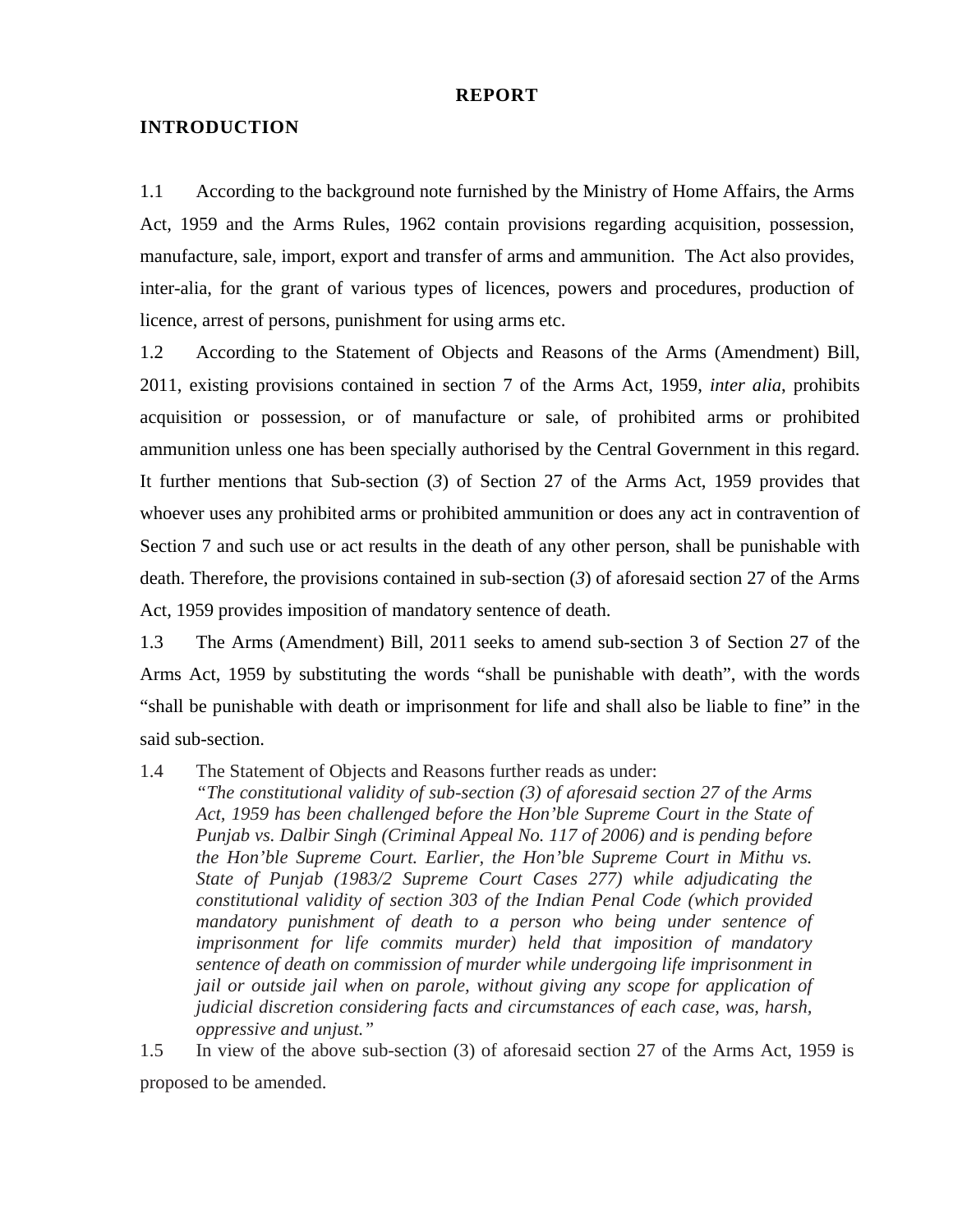#### **BACKGROUND**

1.6 The Ministry of Home Affairs in its background note informed the Committee that there was a case before Supreme Court in which a Central Reserve Police Force (CRPF) Constable had allegedly used his self-loading rifle to kill a superior officer. During the course of hearing in the Supreme Court, constitutional validity of Section 27(3) of the Arms Act, 1959 was challenged. The constable had been convicted by an Additional Session Judge but acquitted by the High Court. It was further stated that the matter later was brought before the Supreme Court of India in the form of an appeal by the State of Punjab and the applicability of the Arms Act 27(3) was put in issue because he had been convicted under this provision only. If applied strictly, as per the statute, the Hon'ble Supreme Court or the High Court have no discretion as per the Act and the only sentence to be awarded was the death sentence. The Ministry stated that such a provision, according to the Learned Additional Solicitor General, is unconstitutional and it is not desirable to keep such a provision in the statute-book.

1.7 The Committee was further informed that a similar provision in the Indian Penal Code (IPC) has also been declared as unconstitutional by the Supreme Court. Section 303, of IPC provides for punishment for murder by life-convict which reads as : "Whoever, being under sentence of [imprisonment for life], commits murder, shall be punished with death".

1.8 The Constitution Bench of the Supreme Court in Mithu Vs. State of Punjab (1983)2 SCC 277 ruled as under:

"*Judged in the light shed by Maneka Gandhi and Bachan Singh, it is impossible to uphold Section 303 as valid. Section 303 excludes judicial discretion. The scales of justice are removed from the hands of the Judge so soon as he pronounces the accused guilty of the offence. So final, so irrevocable and so irrestitutable [sic irresuscitable] is the sentence of death that no law which provides for it without involvement of the judicial mind can be said to be fair, just and reasonable. Such a law must necessarily be stigmatised as arbitrary and oppressive. Section 303 is such a law and it must go the way of all bad laws. I agree with my Lord Chief Justice that Section 303, Indian Penal Code, must be struck down as unconstitutional".*

1.9 The Ministry in the background note also stated that the Hon'ble Supreme Court while commenting on the Statement of Objects and Reasons in Subhash Ramkumar Bind vs. State of Maharashtra (2003) 1 SCC 506 made following observation:-

*"The punishment provided stands to be the severe-most one and under the general law of the land it is only in the rarest of the rare cases that such a punishment can be inflicted on to an accused. Obviously, the intent of the legislature as appears from the Statement of Objects and Reasons cannot possibly be decried by reason of the situation prevalent during the period in question. In more than one State of the country it was rather a dismal picture.*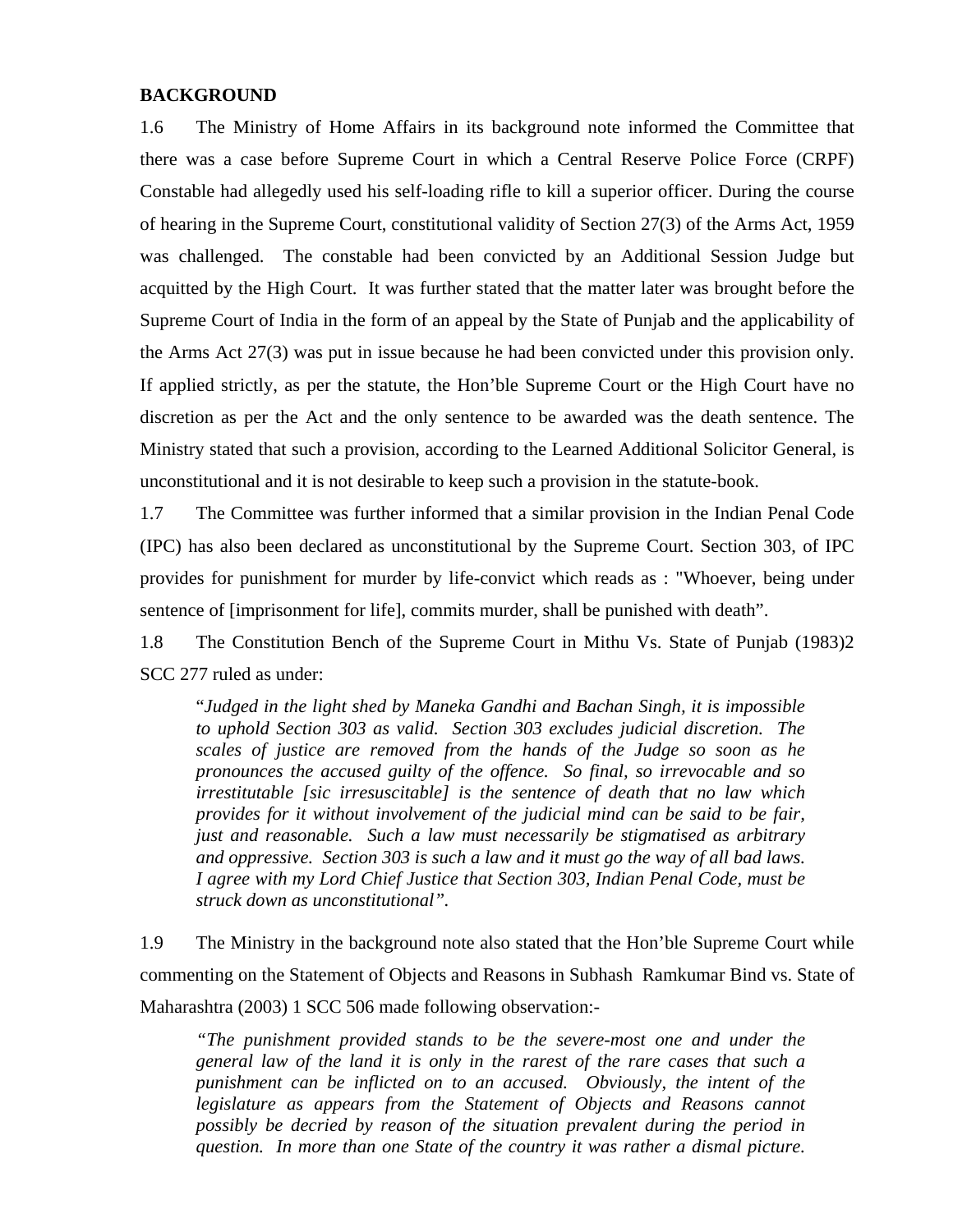*The use of prohibited arms and deadly weapons turned out to be a regular feature and the existing State of Law was not in a position to subvert these moves by the anti-national elements and in the event of incorporation in the statutebook of a legislation which stands engrafted therein to protect the society from these unruly elements, it is a bounden obligation of the law courts to attribute its widest-possible amplitude to the words used in (sic by) the legislature and interpret the legislation in accordance therewith. Question of there being a restrictive meaning to be attributed thus would not arise."* 

1.10 According to the Ministry of Home Affairs during the course of arguments in the Supreme Court in March, 2011 the Bench also indicated that the Government may consider substituting/ amending Section 27(3) retrospectively so that there is no doubt that the pending cases are covered. To a specific query the Additional Solicitor General has suggested that the appropriate date for retrospective amendment would be 27-05-1988 i.e. the date on which the ordnance came into effect. It was further stated that in this context, the Supreme Court made the following ruling:

*"The Hon'ble Supreme Court has clarified in 'State of Punjab Vs. Gian Singh' (1999) 9 SCC 312 as followed in 'Superintendent, Narcotics Control Bureau Vs. Parash Singh', (2008) 13 SCC 499 that if a subsequent legislation downgrades the harshness of the sentence for the same offence, it would be a salutary principle for administration of criminal justice to suggest that the said legislative benevolence can be extended to the accused who awaits judicial verdict regarding sentence".* 

1.11 With regard to retrospective date for effecting the amendment, the Ministry of Home Affairs informed the Committee that the Ministry of Law and Justice has furnished the following advice/ opinion:-

*"The proposed amendment of Section 27 (3) of the Arms Act, 1959 can be brought into force from retrospective date as it is does not violate Article 20(1) and is in consonance with the settled legal position laid down by various Supreme Court's judgments".*

#### **PRESENTATION/ORAL EVIDENCE**

1.12 The Home Secretary made a presentation on the Bill before the Committee on  $6<sup>th</sup>$ February, 2012. During the presentation reiterating what is the in the background note justified the proposed amendment by saying that the existing provision was held unconstitutional by Supreme Court on  $15<sup>th</sup>$  March.2011 and Supreme Court also suggested the government to amend it.

1.13 Outlining the reasons behind the proposed Bill, the following submissions were made during the course of presentation:-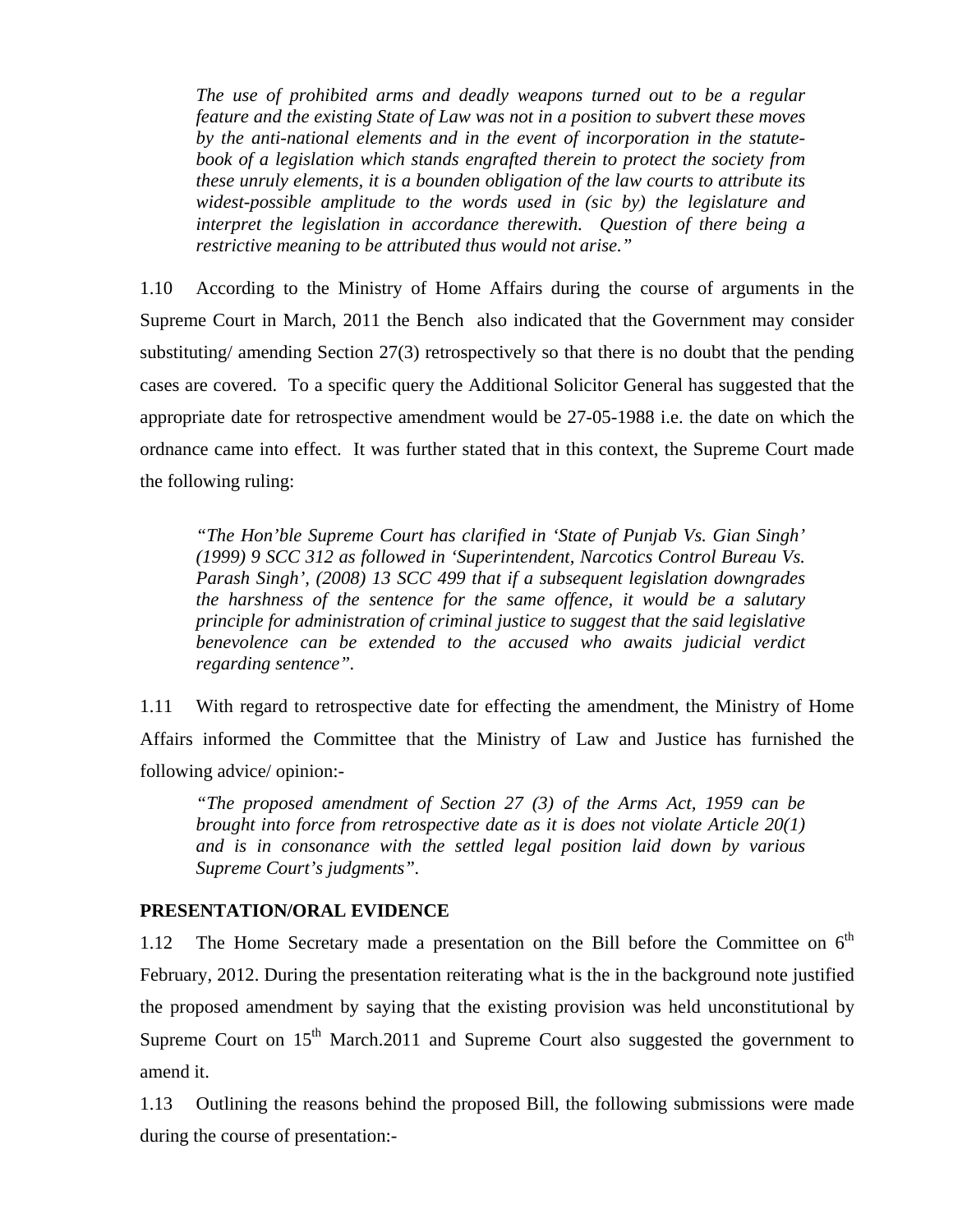- The courts have no discretion as to the sentence to be awarded under section  $27(3)$  as the only sentence provided is death penalty
- A similar provision of mandatory death penalty under section 303 of the IPC has been struck down by the Honourable Supreme Court
- Honourable Supreme Court has held, in its judgment dated 01.02.2012 in criminal appeal no 117 of 2006 i.e. State of Punjab vs. Dalbir Singh that Section 27(3) is ultravires and void as it is repugnant to article 14 and 21 of the constitution
- No single conviction has been finally sustained under this provision during last 23 years

1.14 The Home Secretary further stated that the proposed amendment is meant to incorporate the option of awarding life imprisonment and fine along with the existing option of awarding death penalty.

1.15 During the course of presentation, the Members of the Committee raised some issues pertaining to the provisions and the implications of the proposed amendments in the Bill.

1.16 Some Members sought to know (i) whether Government wants to keep the death sentence also; (ii) When the Government in principle propose to remove the capital punishment and convert the capital punishment to life imprisonment; (iii) what is the purpose of keeping capital punishment; and (iv) whether India is a signatory to the U.N. Covenant against Capital Punishment, and whether India has not ratified it, but is a signatory to it.

1.17 Responding to the queries, the Home Secretary submitted that he was not aware of India being signatory to U.N. Covenant against Capital Punishment and he assured the Committee to get it crosschecked. He further clarified that the Government was not intending to remove the death penalty. He submitted that the Supreme Court held categorically that providing for a mandatory death penalty was unconstitutional and that providing for a mandatory death penalty takes away judicial discretion and therefore, there must be an alternative, either to prescribe death penalty or life imprisonment, depending upon the circumstances of each case.

1.18 The Home Secretary further added that during the course of the arguments in Supreme Court in March 2011 the Bench also indicated that the Government may consider substituting/amending section 27(3) retrospectively so that there is no doubt that the pending cases are covered. He also submitted that in response to a specific query, the Solicitor General has suggested that appropriate date for retrospective amendment would be 27.5.1988, that is, the date on which the Ordinance came into effect. He stated that because of this, the Bill has been brought.

1.19 Some Members drew the attention to the options already available in Section 27 of Arms Act, 1959 which reads as follows:-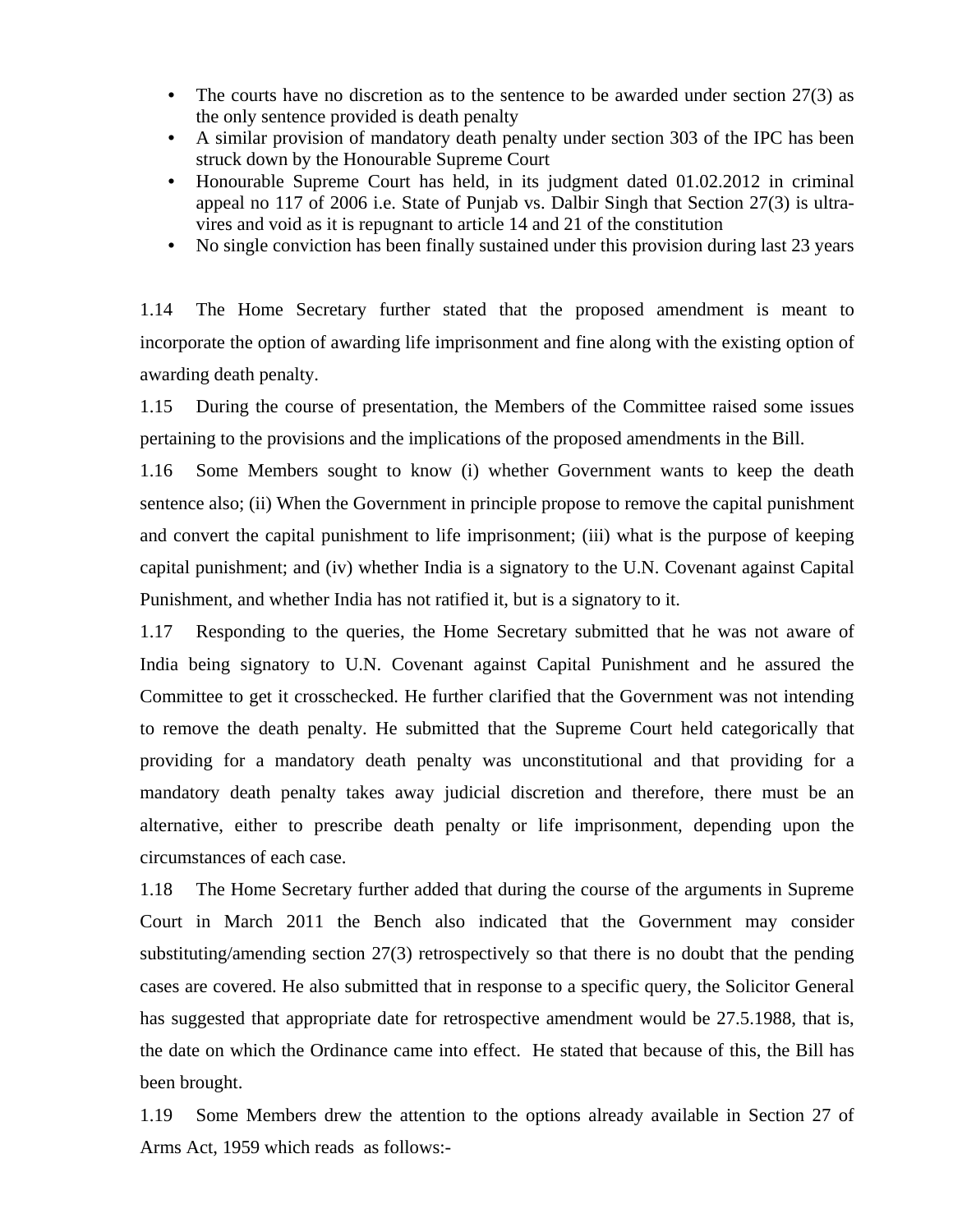*(1) whoever uses any arms or ammunition in contravention of section 5 shall be punishable with imprisonment for a term which shall not be less than three years but which may extend to seven years and shall also be liable for to fine;* 

*(2) whoever uses any prohibited arms and prohibited ammunition in contravention of section 7 shall be punishable with imprisonment for a term which shall not be less than seven years but which may extend to imprisonment for life and shall also be liable to fine; and* 

*(3) whoever uses any prohibited arms or prohibited ammunition or does any act in contravention of section 7 and such an act results in the death of any other person shall be punishable with death.* 

1.20 The Home Secretary while replying, made following observations:

*"….. section 27 (1) provides for use of arms and ammunition in contravention of section 5. If you go back to section 5, '…..any firearms of such class or description as may be prescribed or any ammunition...' It means he does not have a licence; he will be punished with a term not less than three years but which may extend to seven years or be liable to fine. Clause 2 talks about prohibited arms and ammunition in contravention of section 7. Whoever uses in any manner any arms or ammunition which is prohibited, the punishment is slightly higher. Clause 3 deals with using prohibited arms and ammunition to kill somebody. There the punishment is death."* 

#### 1.21 The Special Secretary (Internal Security) further added as under:

*"These offences are covered under the Indian Penal Code also. Murder, that is, deliberately causing death, has a penalty of death or life imprisonment. This option is available in murder. Then there is a lesser offence under 304, culpable homicide not amounting to murder in which life imprisonment is provided. But the section 27(3) does not talk of murder, does not talk of culpable homicide, it talks of death under any circumstances. So, the mandatory punishment of death is very harsh.* So, there should be some discretion. Even for murder, if they are giving *for discretion, there should be discretion available to the courts for this also."* 

1.22 A Member referring the operative part of sub-clause 2 and 3 of the Section 27 of Arms Act, 1959, stated that there was no difference. The only difference is in sub-clause 3, which talks about acts resulting in death. He felt that the terrorists who are behind bars may have used prohibited arms in contravention of Section 7. If they have killed people and if their sentence is converted from death to life after 14 years they are set free. They may be already in jail for ten years or 12 years or 13 years and their sentence can be reduced under commutation. Then, this section is going to give benefit to a person who has used prohibited arms and ammunitions in contravention of section 7. He, therefore, felt that his is a fit case to tbe referred to the Law Commission for a thread bare discussion and come out with a report as to whether Section 27(3) should be amended or not.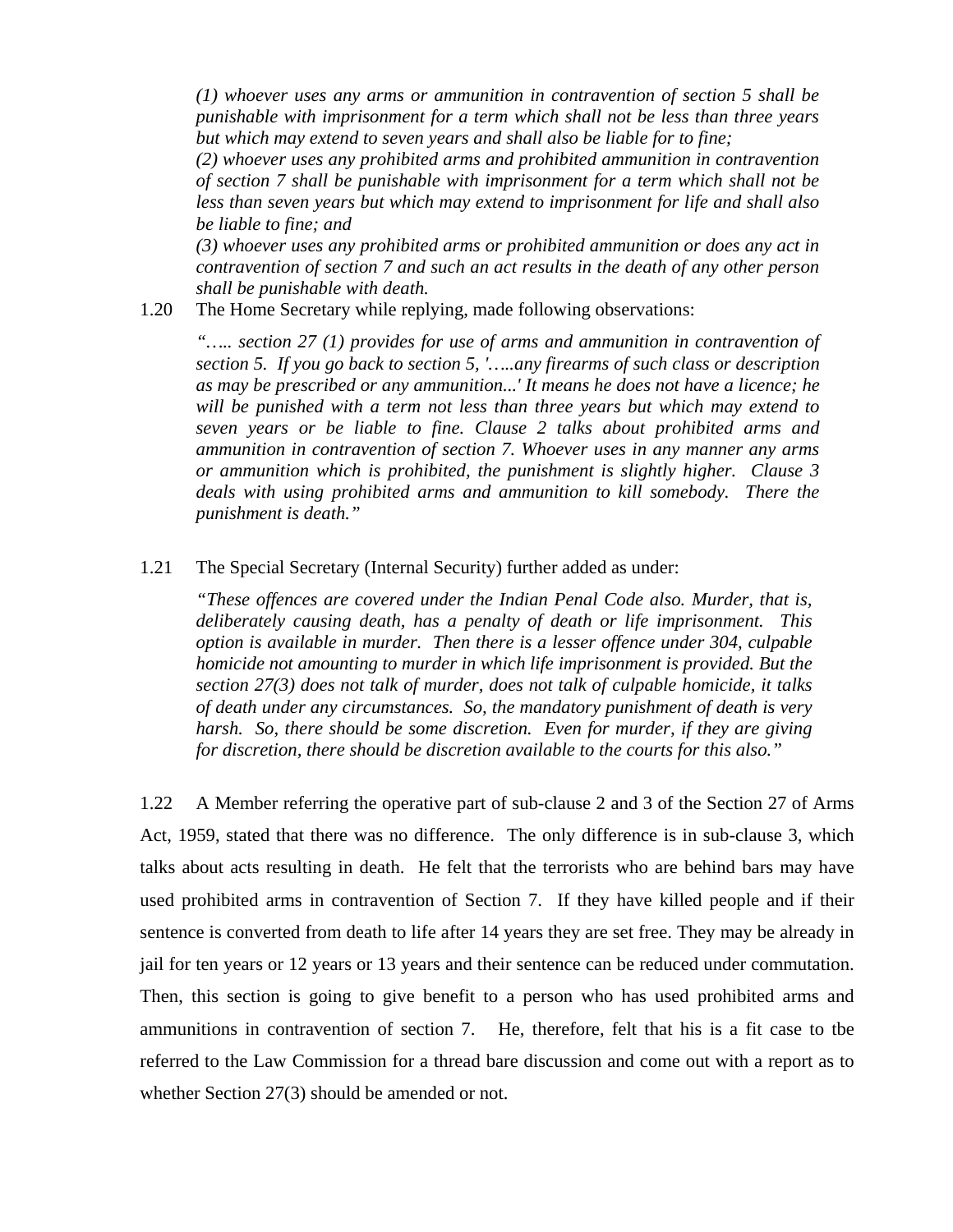1.23 Another Member stated that there is a huge demand in the country for taking a decision to say no to capital punishment. He sought to know that stand of the government on the capital punishment.

1.24 The Home Secretary replying to the queries stated as under:-

 *"………Section 27(3) deals with any use of prohibited arms or ammunitions. The punishment prescribed is seven years. That means if anybody holds or uses it in any manner he will be punished for seven years. Section 27(3) is for use which results in death but it is so wide that death may not be a result of conscious mala fide, planned action. It may be even happening in an inadvertent fashion. For that reason we believe that there may be circumstances where the courts may seek fit to impose a death penalty. So, we are not removing the death penalty. We are only providing an alternative so that the courts can judge whether there are circumstances for not mandatorily giving death penalty. On the view of the Government as regards the death penalty, Sir, right now we are not examining any proposal to do away with the death penalty. We are not examining any proposal at present to remove death penalty."* 

1.25 Another Member of the Committee sought to know the effect of the proposed amendment on the mercy petitions. He referred to the Article 72 of the Indian Constitution which gives powers to President to grant pardons, etc, and to suspend, remit or commute sentences in certain cases.

1.26 He also felt that mercy petitions are first examined in the Union Home Ministry before submission to the President. The Home Ministry processes the file and the Home Ministry recommends about fate of mercy petitions. While recommending, they are guided by the law of the land such as Indian Penal code and CrPc. There are many mercy petitions pending before the President. He further felt that, if the Bill is passed, it will affect the mercy petitions also.

#### **OBSERVATION/RECOMMENDATION OF THE COMMITTEE**

**1.27 The Members, while taking into account the background of the Arms (Amendment) Bill, 2011 and judgments by High Court and the Supreme Court, were of the unanimous view that the matter is a fit case to be referred to the Law Commission of India to examine threadbare on the issue and come out with a report. The Members also unanimously felt that the Committee should not go ahead with the clause-by-clause consideration of the Bill. The Committee, in view of the above, decided not to go ahead with the clause-by-clause consideration of the Bill.** 

**1.28 The Committee, therefore, recommends that the proposed Bill may be referred to the Law Commission for detailed examination of the issues involved therein and to give its report. The Government, after receipt of report, may bring forward the Bill before the**